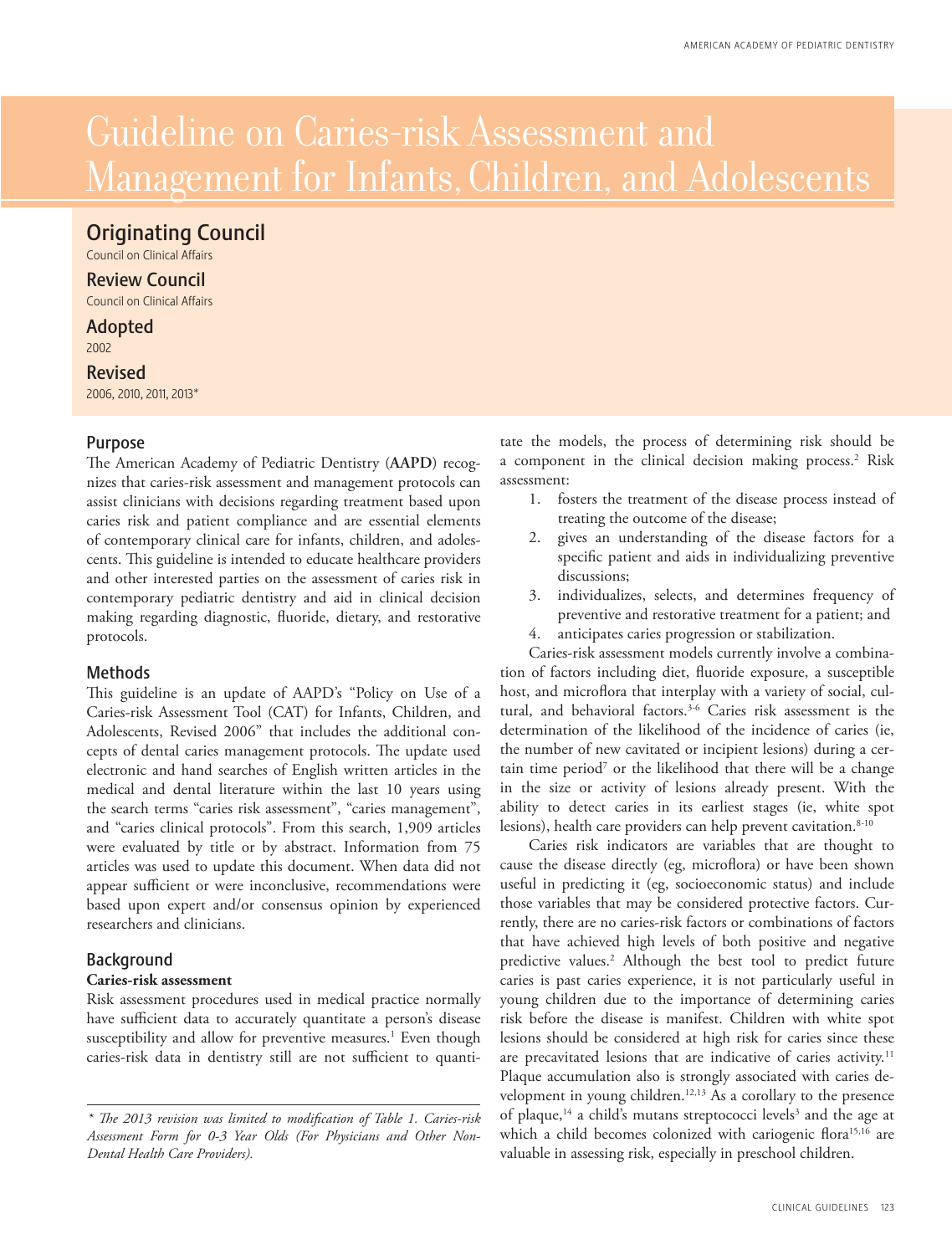While there is no question that fermentable carbohydrates are a necessary link in the causal chain for dental caries, a systematic study of sugar consumption and caries risk has concluded that the relationship between sugar consumption and caries is much weaker in the modern age of fuoride exposure than previously thought.17 However, there is evidence that night-time use of the bottle, especially when it is prolonged, may be associated with early childhood caries.18 Despite the fact that normal salivary flow is an extremely important intrinsic host factor providing protection against caries, there is little data about the prevalence of low salivary flow in children.<sup>19,20</sup>

Sociodemographic factors have been studied extensively to determine their efect on caries risk. Children with immigrant backgrounds have three times higher caries rates than nonimmigrants.<sup>21</sup> Most consistently, an inverse relationship between socioeconomic status and caries prevalence is found in studies of children less than six years of age.<sup>22</sup> Perhaps another type of sociodemographic variable is the parents' history of cavities and abscessed teeth; this has been found to be a predictor of treatment for early childhood caries.<sup>23,24</sup>

The most studied factors that are protective of dental caries include systemic and topical fuoride, sugar substitutes, and tooth brushing with fuoridated toothpaste. Teeth of children who reside in a fuoridated community have been shown to have higher fuoride content than those of children who reside in suboptimal fluoridated communities.<sup>25</sup> Additionally, both pre- and post-eruption fuoride exposure maximize the cariespreventive effects.<sup>26,27</sup> For individuals residing in non-fluoridated communities, fuoride supplements have shown a signifcant caries reduction in primary and permanent teeth.<sup>28</sup> With regard to fuoridated toothpaste, studies have shown consistent reduction in caries experience.<sup>29</sup> Professional topical fluoride applications performed semiannually also reduce caries,<sup>30</sup> and fuoride varnishes generally are equal to that of other professional topical fluoride vehicles.<sup>31</sup>

The effect of sugar substitutes on caries rates have been evaluated in several populations with high caries prevalence.<sup>32</sup> Studies indicate that xylitol can decrease mutans streptococci levels in plaque and saliva and can reduce dental caries in young children and adults, including children via their mothers.33 With regard to toothbrushing, there only is a weak relationship between frequency of brushing and decreased dental caries, which is confounded because it is difficult to distinguish whether the efect is actually a measure of fuoride application or whether it is a result of mechanical removal of plaque.<sup>34</sup> The dental home or regular periodic care by the same practitioner is included in many caries-risk assessment models because of its known benefit for dental health.<sup>35</sup>

Risk assessment tools can aid in the identifcation of reliable predictors and allow dental practitioners, physicians, and other nondental health care providers to become more actively involved in identifying and referring high-risk children. Tables 1, 2, and 3 incorporate available evidence into practical tools to assist dental practitioners, physicians, and other non-

| (For Physicians and Other Non-Dental Health Care Providers)                 |                  |            |
|-----------------------------------------------------------------------------|------------------|------------|
| Factors                                                                     | <b>High Risk</b> | Low Risk   |
| Biological                                                                  |                  |            |
| Mother/primary caregiver has active cavities                                | <b>Yes</b>       |            |
| Parent/caregiver has low socioeconomic status                               | <b>Yes</b>       |            |
| Child has >3 between meal sugar-containing snacks or beverages per day      | <b>Yes</b>       |            |
| Child is put to bed with a bottle containing natural or added sugar         | <b>Yes</b>       |            |
| Child has special health care needs                                         | <b>Yes</b>       |            |
| Child is a recent immigrant                                                 | Yes              |            |
| Protective                                                                  |                  |            |
| Child receives optimally-fluoridated drinking water or fluoride supplements |                  | <b>Yes</b> |
| Child has teeth brushed daily with fluoridated toothpaste                   |                  | <b>Yes</b> |
| Child receives topical fluoride from health professional                    |                  | Yes        |
| Child has dental home/regular dental care                                   |                  | Yes        |
| <b>Clinical Findings</b>                                                    |                  |            |
| Child has white spot lesions or enamel defects                              | <b>Yes</b>       |            |
| Child has visible cavities or fillings                                      | Yes              |            |
| Child has plaque on teeth                                                   | Yes              |            |

contribute to or protect from caries. Risk assessment categorization of low or high is based on preponderance of factors for the individual. However, clinical judgment may justify the use of one factor (eg, frequent exposure to sugar containing snacks or beverages, visible cavities) in determining overall risk.

Overall assessment of the child's dental caries risk: High  $\Box$  Low  $\Box$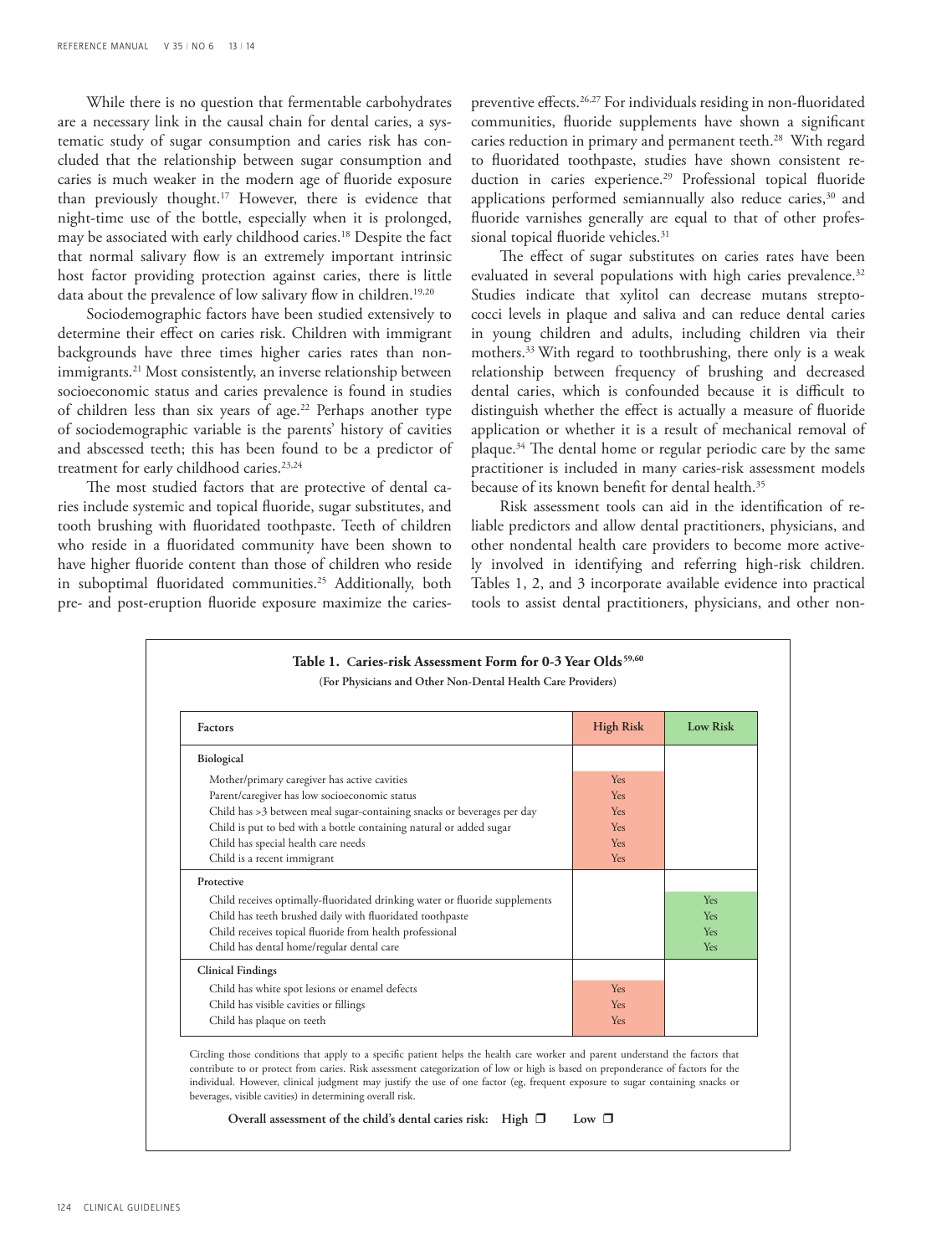# **Table 2. Caries-risk Assessment Form for 0-5 Year Olds 59,60 (For Dental Providers) Factors High Risk Moderate Risk Low Risk Biological** Mother/primary caregiver has active caries **Yes** Parent/caregiver has low socioeconomic status Ves Child has >3 between meal sugar-containing snacks or beverages per day Yes Child is put to bed with a bottle containing natural or added sugar Yes Child has special health care needs Yes **Child is a recent immigrant** Yes **Protective** Child receives optimally-fuoridated drinking water or fuoride supplements Yes Child has teeth brushed daily with fluoridated toothpaste New Yes New Yes New Yes New Yes New Yes New Yes New Yes Child receives topical fluoride from health professional Ves Child has dental home/regular dental care Yes **Clinical Findings** Child has >1 decayed/missing/filled surfaces Yes Child has active white spot lesions or enamel defects Yes Child has elevated mutans streptococci levels Yes Child has plaque on teeth Yes Circling those conditions that apply to a specifc patient helps the practitioner and parent understand the factors that contribute to

or protect from caries. Risk assessment categorization of low, moderate, or high is based on preponderance of factors for the individual. However, clinical judgment may justify the use of one factor (eg, frequent exposure to sugar-containing snacks or beverages, more than one dmfs) in determining overall risk.

Overall assessment of the child's dental caries risk: High  $\Box$  Moderate  $\Box$  Low  $\Box$ 

| <b>Factors</b>                                                           | <b>High Risk</b> | <b>Moderate Risk</b> | <b>Low Risk</b> |
|--------------------------------------------------------------------------|------------------|----------------------|-----------------|
| Biological                                                               |                  |                      |                 |
| Patient is of low socioeconomic status                                   | Yes              |                      |                 |
| Patient has >3 between meal sugar-containing snacks or beverages per day | Yes              |                      |                 |
| Patient has special health care needs                                    |                  | <b>Yes</b>           |                 |
| Patient is a recent immigrant                                            |                  | <b>Yes</b>           |                 |
| Protective                                                               |                  |                      |                 |
| Patient receives optimally-fluoridated drinking water                    |                  |                      | <b>Yes</b>      |
| Patient brushes teeth daily with fluoridated toothpaste                  |                  |                      | <b>Yes</b>      |
| Patient receives topical fluoride from health professional               |                  |                      | Yes             |
| Additional home measures (eg, xylitol, MI paste, antimicrobial)          |                  |                      | <b>Yes</b>      |
| Patient has dental home/regular dental care                              |                  |                      | Yes             |
| <b>Clinical Findings</b>                                                 |                  |                      |                 |
| Patient has $\geq 1$ interproximal lesions                               | <b>Yes</b>       |                      |                 |
| Patient has active white spot lesions or enamel defects                  | <b>Yes</b>       |                      |                 |
| Patient has low salivary flow                                            | Yes              |                      |                 |
| Patient has defective restorations                                       |                  | <b>Yes</b>           |                 |
| Patient wearing an intraoral appliance                                   |                  | <b>Yes</b>           |                 |

Overall assessment of the dental caries risk: High  $\Box$  Moderate  $\Box$  Low  $\Box$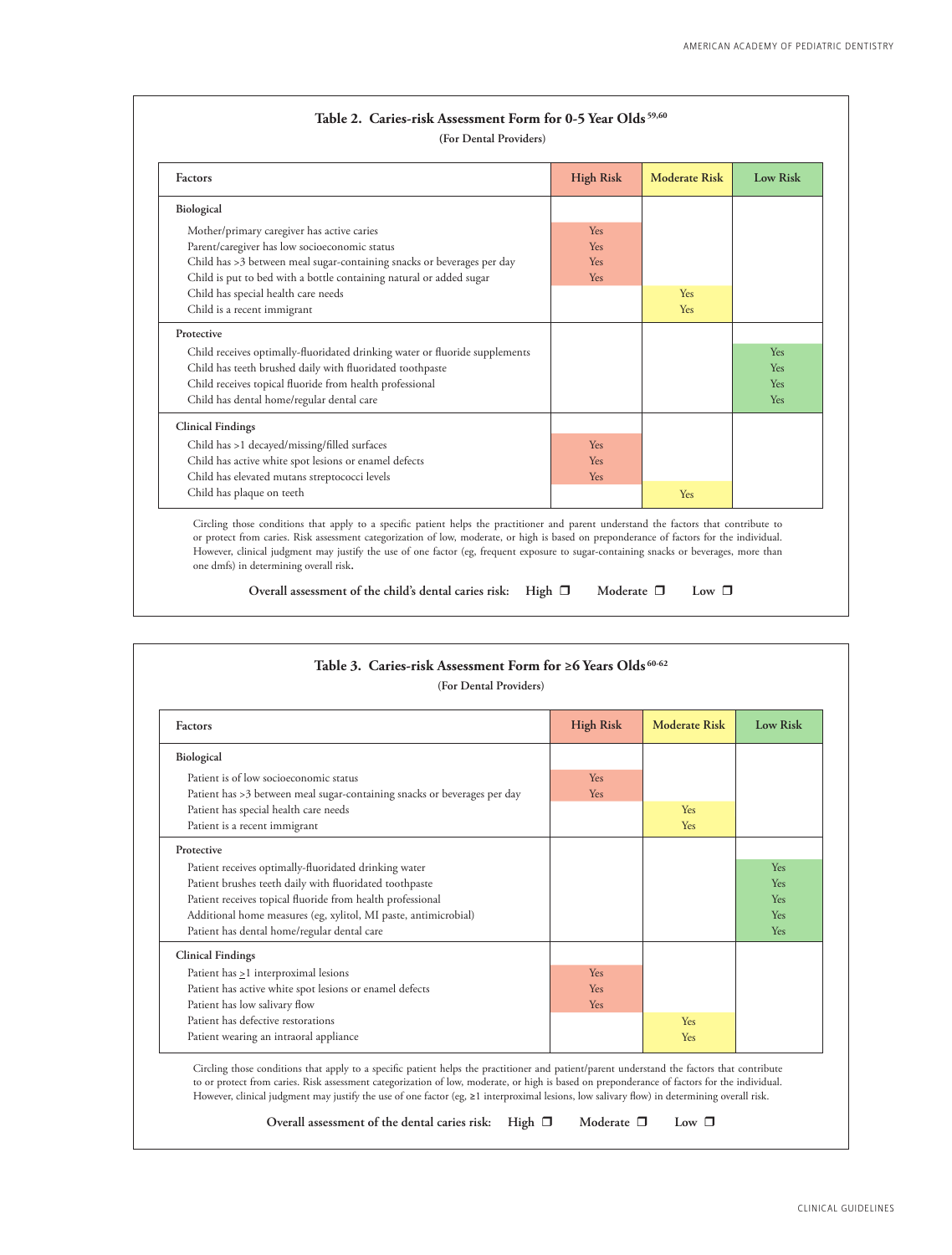dental health care providers in assessing levels of risk for caries development in infants, children, and adolescents. As new evidence emergences, these tools can be refned to provide greater predictably of caries in children prior to disease initiation. Furthermore, the evolution of caries-risk assessment tools and protocols can assist in providing evidence for and justifying periodicity of services, modifcation of third-party involvement in the delivery of dental services, and quality of care with outcomes assessment to address limited resources and workforce issues.

|  |  |  | Table 4. Example of a Caries Management Protocol for 1-2 Year Olds |  |  |  |  |
|--|--|--|--------------------------------------------------------------------|--|--|--|--|
|--|--|--|--------------------------------------------------------------------|--|--|--|--|

| <b>Risk Category</b>                | <b>Diagnostics</b>                                                                | <b>Interventions</b><br>Fluoride<br><b>Diet</b>                                                                                                                                  |                                             | <b>Restorative</b>                                                                                                                        |  |
|-------------------------------------|-----------------------------------------------------------------------------------|----------------------------------------------------------------------------------------------------------------------------------------------------------------------------------|---------------------------------------------|-------------------------------------------------------------------------------------------------------------------------------------------|--|
| Low risk                            | - Recall every six to 12 months<br>$-$ Baseline MS <sup><math>\alpha</math></sup> | - Twice daily brushing                                                                                                                                                           | Counseling                                  | $-$ Surveillance $x$                                                                                                                      |  |
| Moderate risk<br>parent engaged     | - Recall every six months<br>$-$ Baseline MS <sup><math>\alpha</math></sup>       | - Twice daily brushing with<br>fluoridated toothpaste <sup>ß</sup><br>$-$ Fluoride supplements $\delta$<br>- Professional topical treatment<br>every six months                  | Counseling                                  | $-$ Active surveillance $\varepsilon$ of<br>incipient lesions                                                                             |  |
| Moderate risk<br>parent not engaged | - Recall every six months<br>$-$ Baseline MS <sup><math>\alpha</math></sup>       | - Twice daily brushing with<br>fluoridated toothpaste $\beta$<br>- Professional topical treatment<br>every six months                                                            | Counseling,<br>with limited<br>expectations | $-$ Active surveillance $\varepsilon$ of<br>incipient lesions                                                                             |  |
| High risk<br>parent engaged         | - Recall every three months<br>- Baseline and follow<br>up $MS^{\alpha}$          | - Twice daily brushing with<br>fluoridated toothpaste <sup><math>\beta</math></sup><br>- Fluoride supplements $\delta$<br>- Professional topical treatment<br>every three months | Counseling                                  | $-$ Active surveillance $\varepsilon$ of<br>incipient lesions<br>- Restore cavitated lesions<br>with $ITR0$ or definitive<br>restorations |  |
| High risk<br>parent not engaged     | - Recall every three months<br>- Baseline and follow<br>$up MS^{\alpha}$          | - Twice daily brushing with<br>fluoridated toothpaste <sup>ß</sup><br>- Professional topical treatment<br>every three months                                                     | Counseling,<br>with limited<br>expectations | $=$ Active surveillance $\varepsilon$ of<br>incipient lesions<br>- Restore cavitated lesions<br>with $ITR0$ or definitive<br>restorations |  |

**Table 5. Example of a Caries Management Protocol for 3-5 Year Olds**

|                                        |                                                                                                                 | <b>Interventions</b>                                                                                                                                          |                                             |                                          | <b>Restorative</b>                                                                                                  |  |
|----------------------------------------|-----------------------------------------------------------------------------------------------------------------|---------------------------------------------------------------------------------------------------------------------------------------------------------------|---------------------------------------------|------------------------------------------|---------------------------------------------------------------------------------------------------------------------|--|
| <b>Risk Category</b>                   | <b>Diagnostics</b>                                                                                              | Fluoride                                                                                                                                                      | <b>Diet</b>                                 | Sealants <sup><math>\lambda</math></sup> |                                                                                                                     |  |
| Low risk                               | - Recall every six to 12 months<br>- Radiographs every<br>12 to 24 months<br>– Baseline $\text{MS}^{\alpha}$    | - Twice daily brushing with<br>fluoridated toothpaste <sup>7</sup>                                                                                            | $\rm No$                                    | Yes                                      | $-$ Surveillance $x$                                                                                                |  |
| Moderate risk<br>parent engaged        | - Recall every six months<br>- Radiographs every<br>six to 12 months<br>- Baseline MS $^{\alpha}$               | - Twice daily brushing with<br>fluoridated toothpaste <sup>7</sup><br>- Fluoride supplements $\delta$<br>- Professional topical treatment<br>every six months | Counseling                                  | Yes                                      | $-$ Active surveillance $\epsilon$ of<br>incipient lesions<br>- Restoration of cavitated<br>or enlarging lesions    |  |
| Moderate risk<br>parent not<br>engaged | - Recall every six months<br>- Radiographs every<br>six to 12 months<br>- Baseline MS $^{\alpha}$               | - Twice daily brushing with<br>fluoridated toothpaste <sup>7</sup><br>- Professional topical<br>treatment every six months                                    | Counseling,<br>with limited<br>expectations | Yes                                      | $-$ Active surveillance $\epsilon$ of<br>incipient lesions<br>- Restoration of cavitated<br>or enlarging lesions    |  |
| High risk<br>parent engaged            | - Recall every three months<br>- Radiographs every<br>six months<br>- Baseline and follow<br>up $MS^{\alpha}$   | - Brushing with 0.5 percent<br>fluoride (with caution)<br>- Fluoride supplements $\delta$<br>- Professional topical<br>treatment every three months           | Counseling                                  | Yes                                      | $-$ Active surveillance $\varepsilon$ of<br>incipient lesions<br>- Restoration of cavitated<br>or enlarging lesions |  |
| High risk<br>parent not<br>engaged     | - Recall every three months<br>- Radiographs every<br>six months<br>- Baseline and follow<br>up MS <sup>u</sup> | - Brushing with 0.5 percent<br>fluoride (with caution)<br>- Professional topical<br>treatment every three months                                              | Counseling,<br>with limited<br>expectations | Yes                                      | - Restore incipient,<br>cavitated, or enlarging<br>lesions                                                          |  |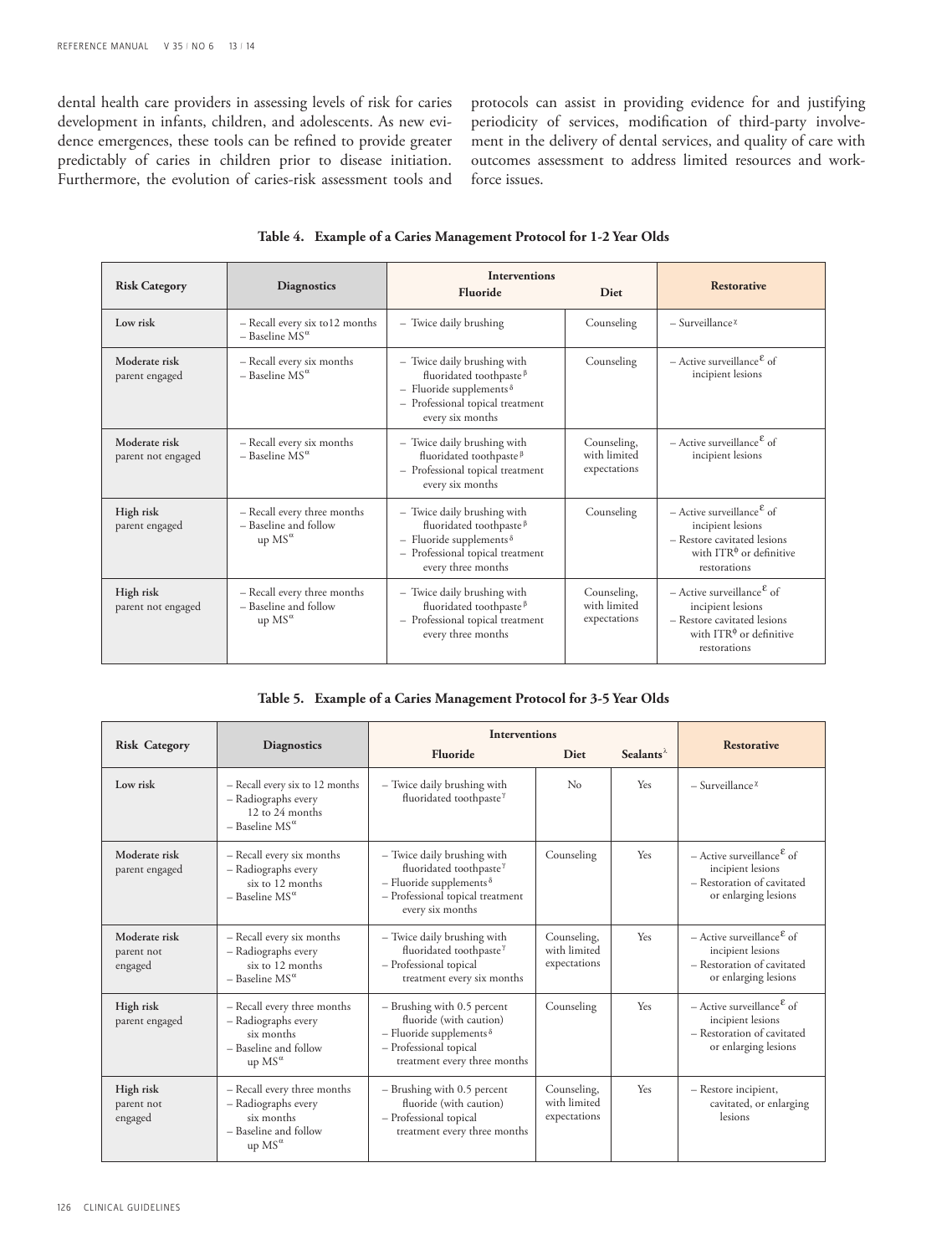|                                                |                                                                               | <b>Interventions</b>                                                                                                                                            |                                                              |                    |                                                                                                                    |
|------------------------------------------------|-------------------------------------------------------------------------------|-----------------------------------------------------------------------------------------------------------------------------------------------------------------|--------------------------------------------------------------|--------------------|--------------------------------------------------------------------------------------------------------------------|
| <b>Risk Category</b>                           | <b>Diagnostics</b>                                                            | Fluoride                                                                                                                                                        | <b>Diet</b>                                                  | Sealants $\lambda$ | <b>Restorative</b>                                                                                                 |
| Low risk                                       | - Recall every six to 12 months<br>- Radiographs every<br>$12$ to $24$ months | - Twice daily brushing with<br>fluoridated toothpaste <sup>µ</sup>                                                                                              | No                                                           | Yes                | $-$ Surveillance $x$                                                                                               |
| Moderate risk<br>patient/parent<br>engaged     | - Recall every six months<br>- Radiographs every<br>six to 12 months          | - Twice daily brushing with<br>fluoridated toothpaste <sup>µ</sup><br>$-$ Fluoride supplements $\delta$<br>- Professional topical treatment<br>every six months | $-$ Counseling                                               | Yes                | $-$ Active surveillance $\epsilon$ of<br>incipient lesions<br>- Restoration of cavitated<br>or enlarging lesions   |
| Moderate risk<br>patient/parent<br>not engaged | - Recall every six months<br>- Radiographs every<br>six to 12 months          | - Twice daily brushing with<br>toothpaste <sup>µ</sup><br>- Professional topical treatment<br>every six months                                                  | - Counseling,<br>with limited<br>expectations                | Yes                | $-$ Active surveillance $\epsilon$ of<br>incipient lesions<br>- Restoration of cavitated<br>or enlarging lesions   |
| High risk<br>patient/parent<br>engaged         | - Recall every three months<br>- Radiographs every<br>six months              | - Brushing with 0.5 percent<br>fluoride<br>$-$ Fluoride supplements $\delta$<br>- Professional topical treatment<br>every three months                          | $-$ Counseling<br>$-$ Xylitol                                | Yes                | $-$ Active surveillance <sup>E</sup> of<br>incipient lesions<br>- Restoration of cavitated<br>or enlarging lesions |
| High risk<br>patient/parent<br>not engaged     | - Recall every three months<br>- Radiographs every<br>six months              | - Brushing with 0.5 percent<br>fluoride<br>- Professional topical treatment<br>every three months                                                               | - Counseling,<br>with limited<br>expectations<br>$-$ Xylitol | Yes                | - Restore incipient,<br>cavitated, or<br>enlarging lesions                                                         |

#### **Table 6. Example of a Caries Management Protocol for ≥6 Year-Olds**

#### **Legends for Tables 4-6**

- α Salivary mutans streptococci bacterial levels.
- 
- 
- δ Need to consider fuoride levels in drinking water. defects.
- ε Careful monitoring of caries progression and prevention program. µ Less concern about the quantity of toothpaste.
- $\phi$  Interim therapeutic restoration.<sup>63</sup>
- χ Periodic monitoring for signs of caries progression. γ Parental supervision of a "pea sized" amount of toothpaste.
- β Parental supervision of a "smear" amount of toothpaste. λ Indicated for teeth with deep fssure anatomy or developmental
	-

## **Caries management protocols**

Clinical management protocols are documents designed to assist in clinical decision-making; they provide criteria regarding diagnosis and treatment and lead to recommended courses of action. The protocols are based on evidence from current peer-reviewed literature and the considered judgment of expert panels, as well as clinical experience of practitioners. The protocols should be updated frequently as new technologies and evidence develop.

Historically, the management of dental caries was based on the notion that it was a progressive disease that eventually destroyed the tooth unless there was surgical/restorative intervention. Decisions for intervention often were learned from unstandardized dental school instruction, and then refned by clinicians over years of practice. Little is known about the criteria dentists use when making decisions involving restoration of carious lesions.36

It is now known that surgical intervention of dental caries alone does not stop the disease process. Additionally, many lesions do not progress, and tooth restorations have a fnite longevity. Therefore, modern management of dental caries should be more conservative and includes early detection of

noncavitated lesions, identifcation of an individual's risk for caries progression, understanding of the disease process for that individual, and "active surveillance" to apply preventive measures and monitor carefully for signs of arrestment or progression.

Caries management protocols for children further refne the decisions concerning individualized treatment and treatment thresholds based on a specifc patient's risk levels, age, and compliance with preventive strategies (Tables 4, 5, 6). Such protocols should yield greater probability of success and better cost efectiveness of treatment than less standardized treatment. Additionally, caries management protocols free practitioners of the necessity for repetitive high level treatment decisions, standardize decision making and treatment strategies,<sup>36-38</sup> eliminate treatment uncertainties, and guarantee more correct strategies.<sup>39</sup>

Content of the present caries management protocol is based on results of clinical trials, systematic reviews, and expert panel recommendations that give better understanding of and recommendations for diagnostic, preventive, and restorative treatments. The radiographic diagnostic guidelines are based on the latest guidelines from the American Dental Association (**ADA**).40 Systemic fuoride protocols are based on the Centers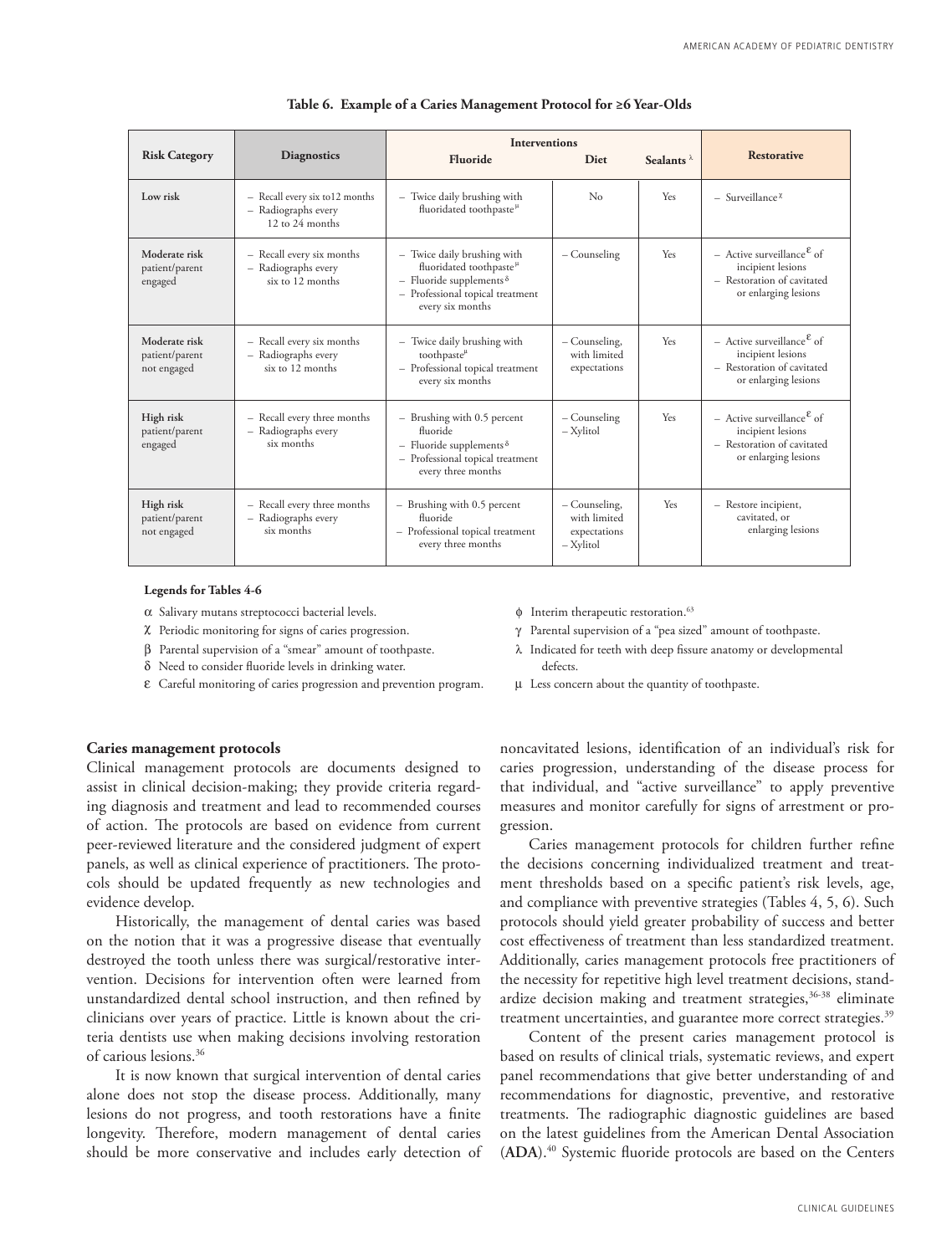for Disease Control and Prevention's (**CDC**) recommendations for using fuoride.29 Guidelines for the use of topical fuoride treatment are based on the ADA's Council on Scientifc Afairs' recommendations for professionally-applied topical fluoride,<sup>41</sup> the Scottish Intercollegiate Guideline Network guideline for the management of caries in pre-school children,<sup>42</sup> a Maternal and Child Health Bureau Expert Panel,<sup>43</sup> and the CDC's fluoride guidelines.<sup>29</sup> Guidelines for pit and fissure sealants are based on ADA's Council on Scientifc Afairs recommendations for the use of pit-and-fissure sealants.<sup>44</sup> Guidelines on diet counseling to prevent caries are based on two review papers.<sup>45,46</sup> Guidelines for the use of xylitol are based on the AAPD's oral health policy on use of xylitol in caries prevention,<sup>32</sup> a well-executed clinical trial on high caries-risk infants and toddlers,<sup>47</sup> and two evidence-based reviews.<sup>48,49</sup> Active surveillance (prevention therapies and close monitoring) of enamel lesions is based on the concept that treatment of disease may only be necessary if there is disease progression,<sup>50</sup> that caries progression has diminished over recent decades,<sup>51</sup> and that the majority of proximal lesions, even in dentin, are not cavitated.<sup>52</sup>

Other approaches to the assessment and treatment of dental caries will emerge with time and, with evidence of efectiveness, may be included in future guidelines on caries risk assessment and management protocols. For example, there are emerging trends to use calcium and phosphate remineralizing solution to reverse dental caries.<sup>53</sup> Other fluoride compounds, such as silver diamine fluoride<sup>54</sup> and stannous fluoride<sup>55</sup>, may be more efective than sodium fuoride for topical applications. There has been interest in antimicrobials to affect the caries rates, but evidence from caries trials is still inconclusive.<sup>56</sup> However, some other proven methods, such as prescription fuoride drops and tablets, may be removed from this protocol in the future due to attitudes, risks, or compliance.<sup>57,58</sup>

### Recommendations

- 1. Dental-caries risk assessment, based on a child's age, biological factors, protective factors, and clinical findings, should be a routine component of new and periodic examinations by oral health and medical providers.
- 2. While there is not enough information at present to have quantitative caries-risk assessment analyses, estimating children at low, moderate, and high caries risk by a preponderance of risk and protective factors will enable a more evidence-based approach to medical provider referrals, as well as establish periodicity and intensity of diagnostic, preventive, and restorative services.
- 3. Clinical management protocols, based on a child's age, caries risk, and level of patient/parent cooperation, provide health providers with criteria and protocols for determining the types and frequency of diagnostic, preventive, and restorative care for patient specifc management of dental caries.

## **References**

- 1. Lauer MS, Fontanarosa BP. Updated guidelines for cholesterol management. JAMA 2001;285(19):2486-97.
- 2. Zero D, Fontana M, Lennon AM. Clinical applications and outcomes of using indicators of risk in caries management. J Dent Educ 2001;65(10):1126-32.
- 3. Litt MD, Reisine S, Tinanoff N. Multidimensional causal model of dental caries development in low-income preschool children. Public Health Reports 1995;110(4): 607-17.
- 4. Nicolau B, Marcenes W, Bartley M, Sheiham A. A life course approach to assessing causes of dental caries experience: The relationship between biological, behavioural, socio-economic and psychological conditions and caries in adolescents. Caries Res 2003;37(5):319-26.
- 5. Featherstone JD. The caries balance: Contributing factors and early detection. J Calif Dent Assoc 2003;31(2):129-33.
- 6. Featherstone JD. The caries balance: The basis for caries management by risk assessment. Oral Health Prev Dent 2004;2(Suppl 1):259-64.
- 7. Reich E, Lussi A, Newbrun E. Caries-risk assessment. Int Dent J 1999;49(1):15-26.
- 8. Ismail AI, Nainar SM, Sohn W. Children's first dental visit: Attitudes and practices of US pediatricians and family physicians. Pediatr Dent 2003;25(5):425-30.
- 9. Tsang P, Qi F, Shi W. Medical approach to dental caries: Fight the disease, not the lesion. Pediatr Dent 2006;28 (2):188-98.
- 10. Crall JJ. Development and integration of oral health services for preschool-age children. Pediatr Dent 2005; 27(4):323-30.
- 11. Vadiakas G. Case definition, aetiology and risk assessment of early childhood caries (ECC): A revisited review. European Arch Paed Dent 2008;9(9):114-25.
- 12. Alaluusua S, Malmivirta R. Early plaque accumulation A sign for caries risk in young children. Community Dent Oral Epidemiol 1994;22(10):273-6.
- 13. Roeters J, Burgesdijk R, Truin GJ, van 't Hof M. Dental caries and its determinants in 2- to-5-year old children. ASDC J Dent Child 1995;62(6):401-8.
- 14. Lee C, Tinanoff N, Minah G, Romberg E. Effect of Mutans streptococcal colonization on plaque formation and regrowth in young children – A brief communication. J Public Health Dent 2008;68(1):57-60.
- 15. Thibodeau EA, O'Sullivan DM, Tinanoff N. Mutans streptococci and caries prevalence in preschool children. Community Dent Oral Epidemiol 1993;21(5):288-91.
- 16. Grindeford M, Dahllöf G, Nilsson B, Modéer T. Prediction of dental caries development in 1-year old children. Caries Res 1995;29(5):343-8.
- 17. Burt BA, Satishchandra P. The relationship between low birthweight and subsequent development of caries: A systematic review. J Dent Ed 2001;65(10):1017-23.
- 18. Reisine S, Douglass JM. Psychosocial and behavioral issues in early childhood caries. Community Dent Oral Epidemiol 1998;26(1 Suppl):45-8.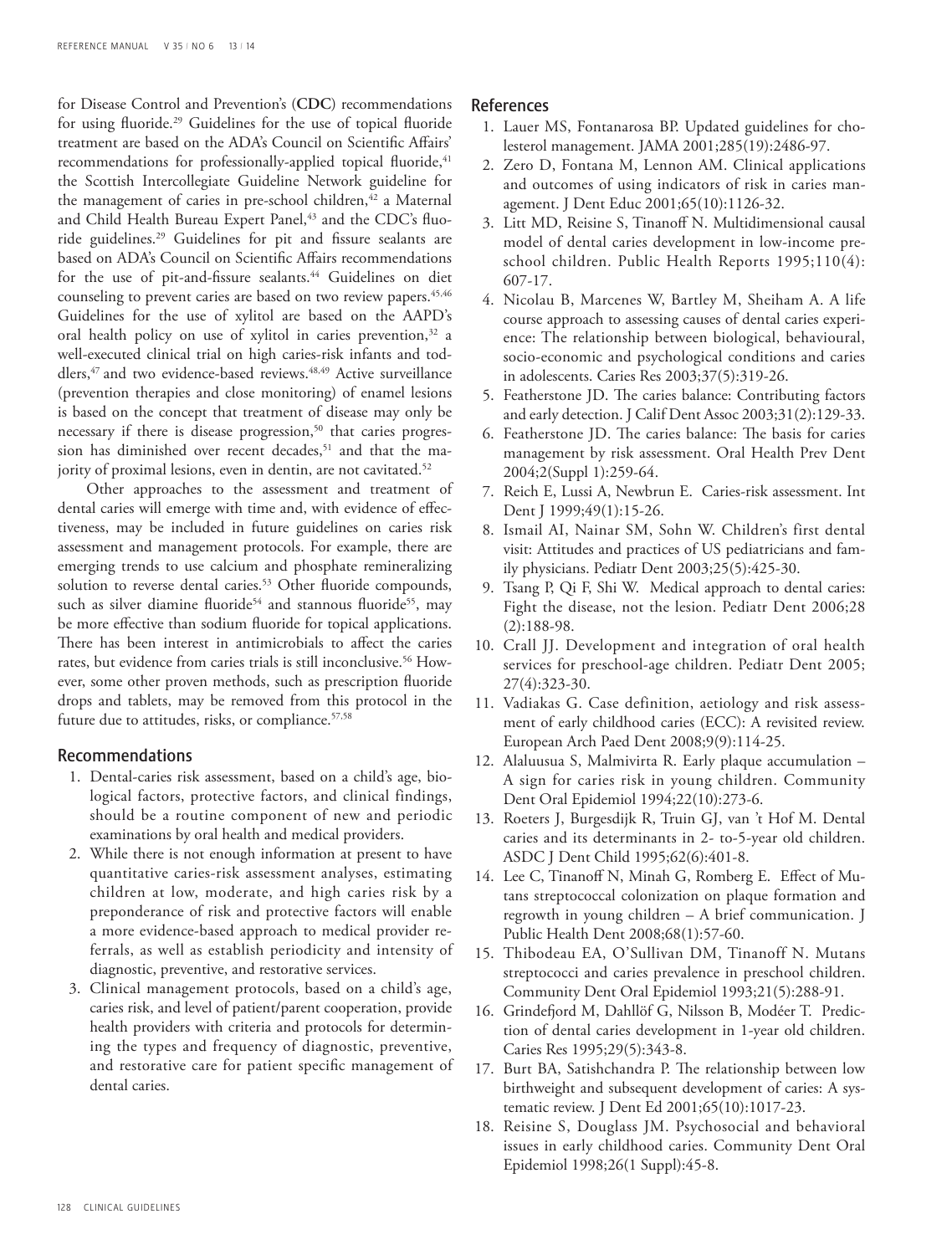- 19. Cataldo WL, Oppenheim FG. Physical and chemical aspects of saliva as indicators of risk for dental caries in humans. J Dent Ed 2001;65(10):1054-62.
- 20. Vanobbergen J, Martens L, Lesafre E, Bogaerts K, Declerck D. The value of a baseline caries risk assessment model in the primary dentition for the prediction of caries increment in the permanent dentition. Caries Res 2001;35  $(6):442-50.$
- 21. Nunn ME, Dietrich T, Singh HK, Henshaw MM, Kressin NR. Prevalence of early childhood caries among very young urban Boston children compared with US Children. J Public Health Dent 2009;69(3):156-62.
- 22. Vargas CM, Crall JJ, Schneider DA. Sociodemographic distribution of pediatric dental caries: NHANES III, 1988-1994. J Am Dent Assoc 1998;129(9):1229-38.
- 23. Southward LH, Robertson A, Edelstein BL, et al. Oral health of young children in Mississippi Delta child care centers: A second look at early childhood caries risk assessment. J Public Health Dent 2008;68(4):188-95.
- 24. Thitasomakul S, Piwat S, Thearmontree A, Chankanka O, Pithpornchaiyakul W, Madyusoh S. Risks for early childhood caries analyzed by negative binomial models. J Dent Res 2009;88(2):137-41.
- 25. Weatherell J, Deutsch D, Robinson C, Hallsworth AS. Assimilation of fluoride by enamel throughout the life of the tooth. Caries Res 1977;11(2):85-115.
- 26. Backer Dirks O, Houwink B, Kwant GW. The results of  $6\frac{1}{2}$  years of artificial fluoridation of drinking water in The Netherlands – The Tiel Cumemborg experiment. Arch Oral Biol 1961;5(12):284-300.
- 27. Singh KA, Spencer AJ, Armfeld JM. Relative efects of pre- and post-eruption water fuoride on caries experience of permanent first molars. J Pub Heath Dent 2003;63  $(1):11-9.$
- 28. Murray JJ, Naylor MN. Fluorides and dental caries. In: Murray JJ, ed. Prevention of Oral Disease. Oxford University Press, Oxford; 1996:32-67.
- 29. CDC. Recommendations for using fluoride to prevent and control dental caries in the United States. MMWR Recomm Rep 2001;50(RR14):1-42.
- 30. Ripa LW. A critique of topical fuoride methods (dentifrice, mouthrinses, operator-, and self-applied gels) in an era of decreased caries and increased fuorosis prevalence. J Pub Health Dent 1991;51(1):23-41.
- 31. Beltrán-Aguilar ED, Goldstein JW, Lockwood SA. Fluoride varnishes: A review of their clinical use, cariostatic mechanism, efficacy and safety. J Am Dent Assoc 2000; 131(5):589-96.
- 32. American Academy of Pediatric Dentistry. Policy on use of xylitol in caries prevention. Pediatr Dent 2010;32 (special issue):36-8.
- 33. Ly KA, Milgrom P, Rothen M. Xylitol, sweeteners, and dental caries. Pediatr Dent 2006;28(2):154-63.
- 34. Reisine ST, Psoter W. Socioeconomic status and selected behavioral determinants and risk factor for dental caries. J Dent Ed 2001;65(10):1009-16.
- 35. Nowak AJ, Casamassimo PS. The dental home. A primary care oral health concept. J Am Dent Assoc 2002; 133(1):93-8.
- 36. Bader JD, Shugars DA. What do we know about how dentists make caries-related treatment decisions? Community Dent Oral Epidemiol 1997;25(1):97-103.
- 37. Anusavice K. Management of dental caries as a chronic infectious disease. J Dent Ed 1998;62(10):791-802.
- 38. Benn DK, Clark TD, Dankel DD, Kostewicz SH. Practical approach to evidence-based management of caries. J Am Coll Dent 1999;66(1):27-35.
- 39. White BA, Maupome G. Clinical decision-making for dental caries management. J Dent Ed 2001;65(10):1121-5.
- 40. American Dental Association Council on Scientific Affairs. The use of dental radiographs. Update and recommendations. J Am Dent Assoc 2006;137(9):1304-12.
- 41. American Dental Association Council on Scientifc Afairs. Professionally applied topical fluoride: Evidence-based clinical recommendations. J Am Dent Assoc 2006;137 (8):1151-9.
- 42. Scottish Intercollegiate Guideline Network (SIGN). Prevention and management of dental decay in the preschool child. 2005. Available at: "http://www.sign.ac.uk/ pdf/sign83.pdf". Accessed July 2, 2010.
- 43. Maternal and Child Health Bureau Expert Panel. Topical fuoride recommendations for high-risk children: Development of decision support matrix. October 22–23, 2007, Altarum Institute, Washington, DC. Available at: "http://mohealthysmiles.typepad.com/Topical%20fl% 20recommendations%20for%20hi%20risk%20children. pdf". Accessed July 3, 2010.
- 44. American Dental Association Council on Scientifc Afairs. Evidence-based clinical recommendations for the use of pit-and-fssure sealants. J Am Dent Assoc 2008;139(4): 257-67.
- 45. Tinanoff N. Association of diet with dental caries in pre-school children. Dental Clin North Am 2005;49(4): 725-7.
- 46. Burt BA, Pai S. Sugar consumption and caries risk: A systematic review. J Dent Ed 2001;65(10):1017-23.
- 47. Milgrom P, Ly KA, Tut OK, et al. Xylitol pediatric topical oral syrup to prevent dental caries. Arch Pediatr Adolesc Med 2009;163(7):601-7.
- 48. Maguire A, Rugg-Gunn AJ. Xylitol and caries prevention – Is it a magic bullet? British Dent J 2003;194(8):429-36.
- 49. Hayes C. The effect of non-cariogenic sweeteners on the prevention of dental caries: A review of the evidence. J Dent Ed 2001;65(10):1106-9.
- 50. Parker C. Active surveillance: Toward a new paradigm in the management of early prostate cancer. Lancet Oncol 2004;5(2):101-6.
- 51. Warren JJ, Levy SM, Broffitt B, Kanellis MJ. Longitudinal study of non-cavitated carious lesion progression in the primary dentition J Public Health Dent 2006;66(2):83-7.
- 52. Anusavice KJ. Present and future approaches for the control of caries. J Dent Ed 2005;69(5):538-54.